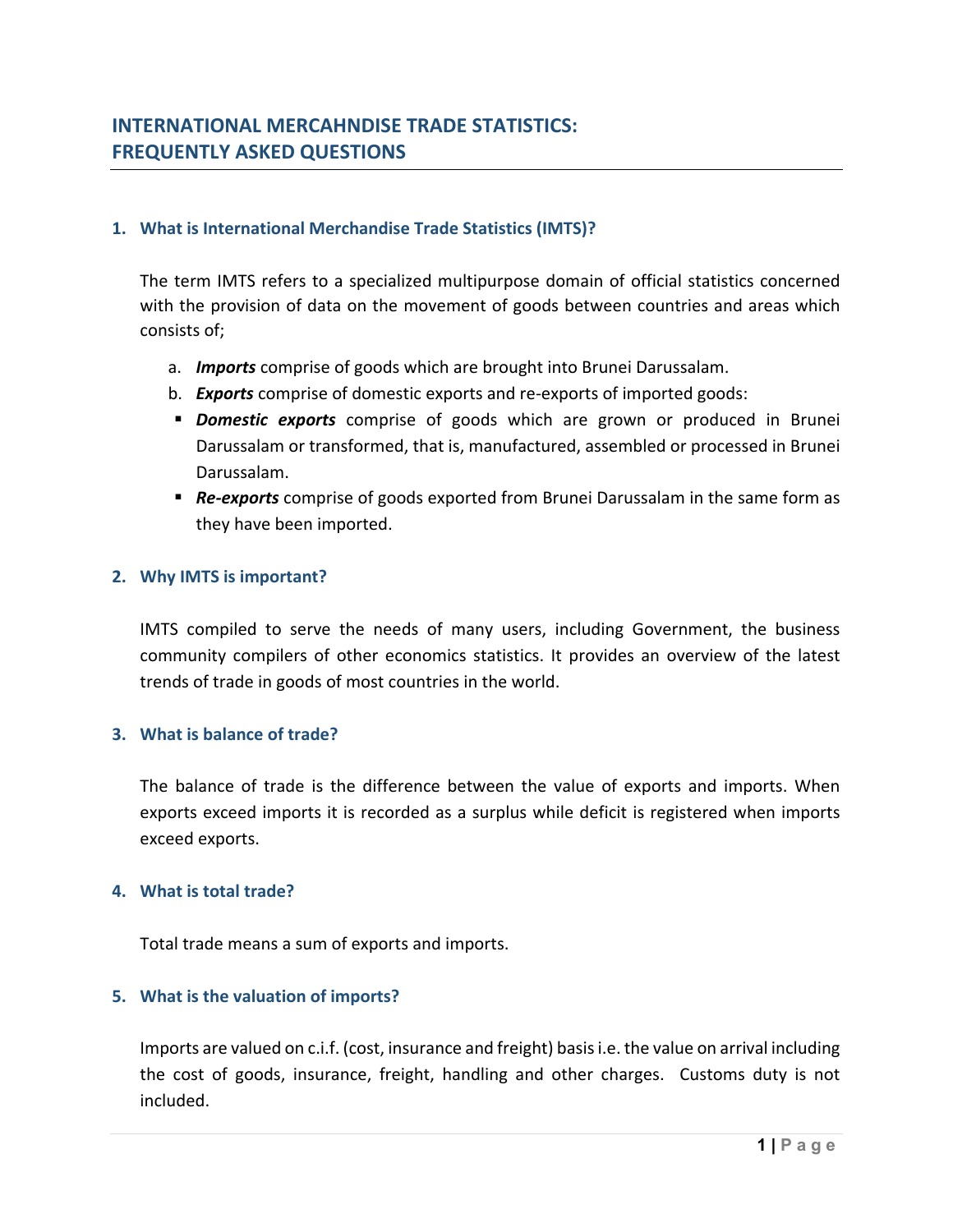# **6. What is the valuation of exports?**

Exports are valued on f.o.b. (free on board) basis i.e. the value represent the cost of goods to the purchasers abroad up to the point where the goods are deposited on board the exporting vessel or aircraft.

# **7. How is Brunei Darussalam's IMTS data been processed?**

All goods imported into or exported from Brunei Darussalam through the Department of Royal Customs and Excise is covered. This includes new revision of data based on Free Trade Agreements (FTAs) between Brunei Darussalam and key trading partners.

However, the following classes of goods are excluded: ‐

- a. currency notes and coins in circulation;
- b. personal and household effects which do not incur any Brunei Darussalam customs duty and which are taken by passengers for their own use;
- c. stores and fuel supplied to Brunei ships and aircraft;
- d. articles on loan or rent for example, equipment for oil surveys and experimental drilling, etc.;
- e. goods in transit;
- f. fish and other marine productslanded from Brunei Darussalam fishing vessels direct from fishing grounds;
- g. goods imported and exported by or on behalf of diplomatic services; and
- h. goods imported by the armed forces.
- **8. How do I know that selected import / export data is referring to which version of ASEAN Harmonized Tariff Nomenclature (AHTN) / Standard International Trade Classification (SITC)?**

Following are the list of versions of description along with the import / export data:

| Year      | <b>AHTN</b>      | <b>SITC</b>     |
|-----------|------------------|-----------------|
| 1995-2004 | <b>AHTN 2000</b> | SITC revision 3 |
| 2005-2008 | <b>AHTN 2004</b> | SITC revision 3 |
| 2009-2012 | <b>AHTN 2008</b> | SITC revision 3 |
| 2013      | <b>AHTN 2012</b> | SITC revision 4 |